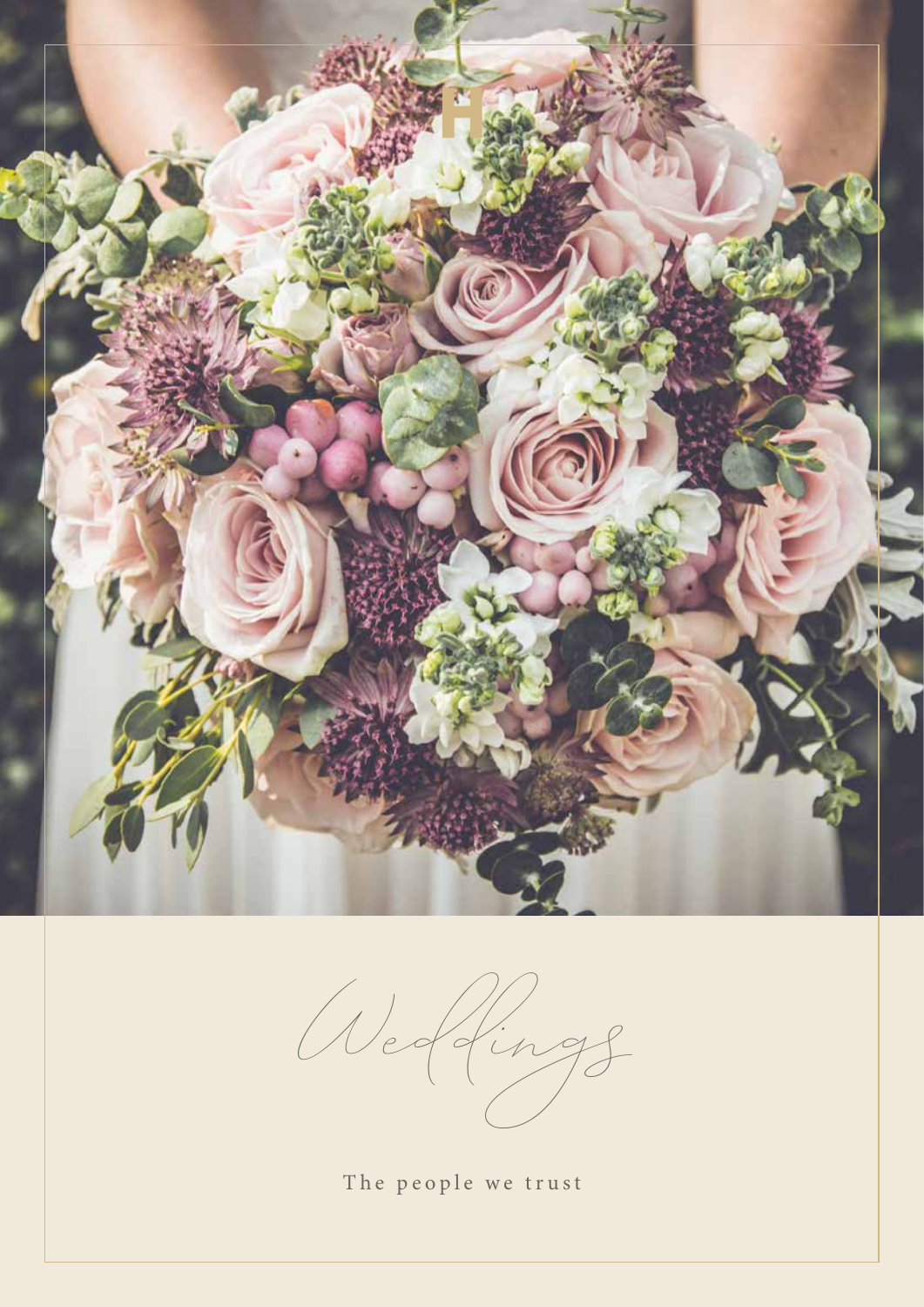

**Weddings by Harry & Annie** *Harry & Annie*

weddingsbyharryandannie.co.uk weddings@harryandannie.co.uk 07572 371560

**Elizabeth Young Photography** *Elizabeth*

elizabethyoungphotography.co.uk Beth@elizabethyoungphotography.co.uk 07504 955019

Hair & Beauty

## **Polished at the Haycock Manor Hotel**

*Antonia*

polished-nailsandbeauty.co.uk hello@polished-nailsandbeauty.co.uk 07811 057715

**L R Pro**

*Lucy* 

lrprostudio.co.uk lucyhanagan@hotmail.com 07594 029993

**Eir Beauty at the Haycock Manor Hotel** *Samantha* eirbeauty.co.uk

eirbeauty1@gmail.com 07809 684862

**Michael John Hair Artwork** *Amber*

michaeljohnhairartwork.co.uk info@michaeljohnhairartwork.co.uk 01733 553732

Bridal & Groom Wear

**Vow Bridal Gallery** *Lisa & Dave*

vowbridal.co.uk thegallery@vowbridal.co.uk 01780 783607

Cake

**Couture Cakes** *Katie* 

couture-cakes.co.uk katie@couture-cakes.co.uk 07968 596912

**The Greenhouse Cakerie**  *Laura*

thegreenhousecakerie.com info@thegreenhousecakerie.com 07759 775537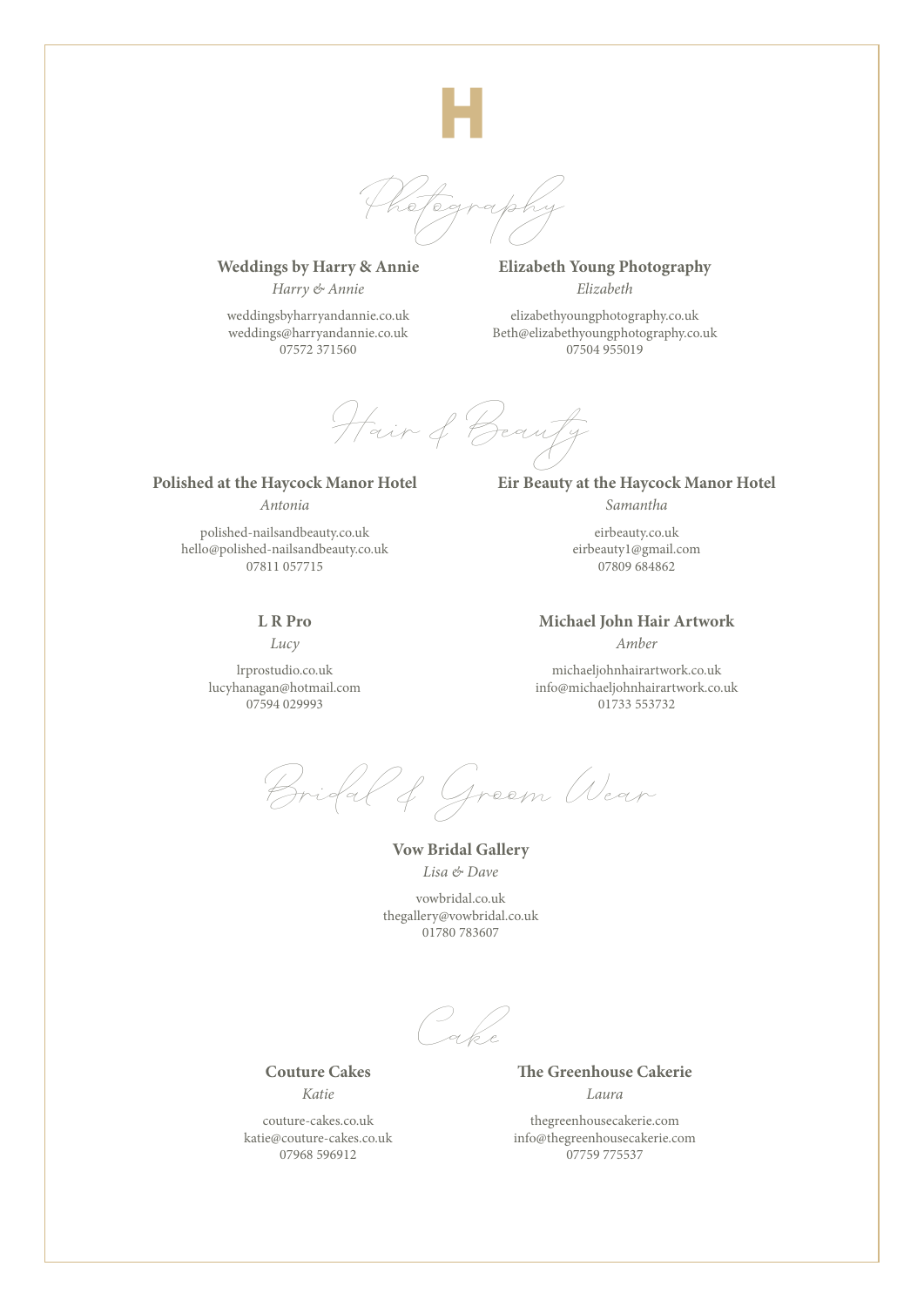

**Dulcie Lane** *Steve & Wendy*

dulcielane.co.uk dulcielanepeterborough@gmail.com 07375 966882

Florist

**Stamford Flowers** *Siobhan*

stamfordflowers.co.uk stamfordflowers@live.co.uk 01780 757225

**The Country Garden Florist** *Donna*

thecountrygardenflorist.co.uk donna@thecountrygardenflorist.co.uk 01733 400022

Stationery

**Suzie Foster Illustration & Design**

*Suzie*

www.suziefoster.co.uk hello@suziefoster.co.uk 07809 509702

**Jenna Claire Stationery** *Jenna*

jennaclairestationery.co.uk enquire@jennaclairestationery.co.uk

Transport

**Peterborough Wedding Cars** *Trevor & Patricia*

peterboroughweddingcars.co.uk trevor@peterboroughweddingcars.co.uk 07751 775306

Music

**Truly Romantic**

*Stacey* 

trulyromantic.co.uk trulyromanticuk@gmail.com 07889 925579

**Intermezzo String Quartet**  *Anthea*

intermezzostringquartet.co.uk info@intermezzostringquartet.co.uk 01780 752114

## **Warble Entertainment**

warble-entertainment.com 01270 501164

**Classical Guitarist** 

*Steve*

stevebean.co.uk info@stevebean.co.uk 07709 772269